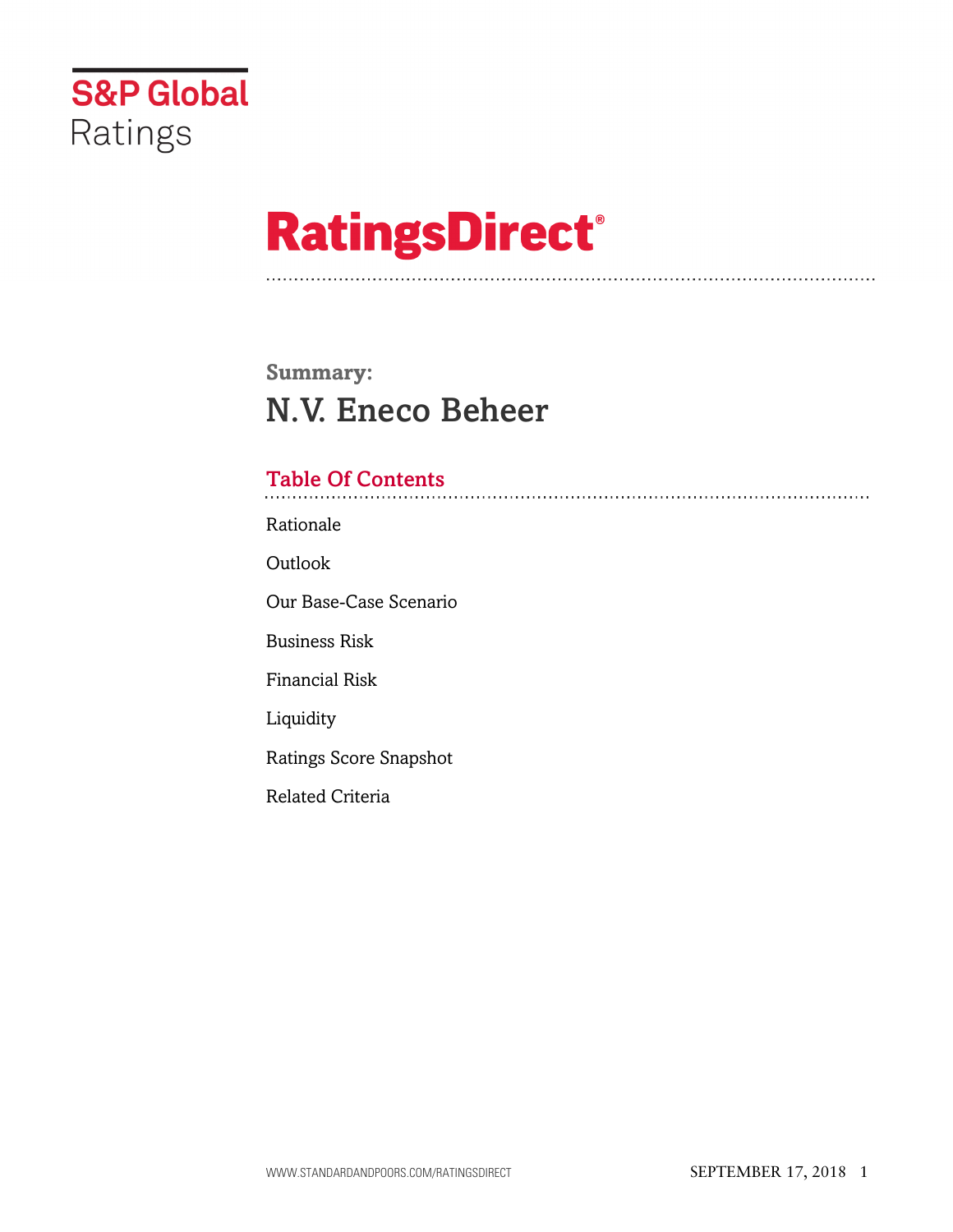# **Summary:** N.V. Eneco Beheer



# <span id="page-1-0"></span>Rationale

| <b>Business Risk: Satisfactory</b>                                                                                                                                                                                                                                                                                                                                                                                                                                                                               | <b>Financial Risk: Modest</b>                                                                                                                                                                                                                                                                                                                                                                                                                                       |
|------------------------------------------------------------------------------------------------------------------------------------------------------------------------------------------------------------------------------------------------------------------------------------------------------------------------------------------------------------------------------------------------------------------------------------------------------------------------------------------------------------------|---------------------------------------------------------------------------------------------------------------------------------------------------------------------------------------------------------------------------------------------------------------------------------------------------------------------------------------------------------------------------------------------------------------------------------------------------------------------|
| • Wind operations in favorable jurisdictions, and<br>heating and cooling divisions contributing about<br>50%-55% of EBITDA over the mid-to-long term,<br>providing stable and predictable cash flow<br>generation.<br>• Expanding wind generation and retail portfolio to<br>provide greater diversification.<br>• Hedging position further mitigates energy and<br>commodity price risk, at least over the next few<br>years.<br>Eneco's scale remains limited compared to<br>$\bullet$<br>international peers. | • Eneco maintains a healthy financial position with<br>low debt levels and manageable maturities.<br>• FFO to debt dipping slightly below 50% in 2018 due<br>to expiration of subsidy program, but improving<br>from 2019 onward.<br>• Intensive capital expenditure (capex) program<br>resulting in negative free operating cash flow<br>(FOCF) in 2018.<br>• Liquidation of Stedin loan in January 2018 provides<br>additional sources of liquidity to the group. |
|                                                                                                                                                                                                                                                                                                                                                                                                                                                                                                                  |                                                                                                                                                                                                                                                                                                                                                                                                                                                                     |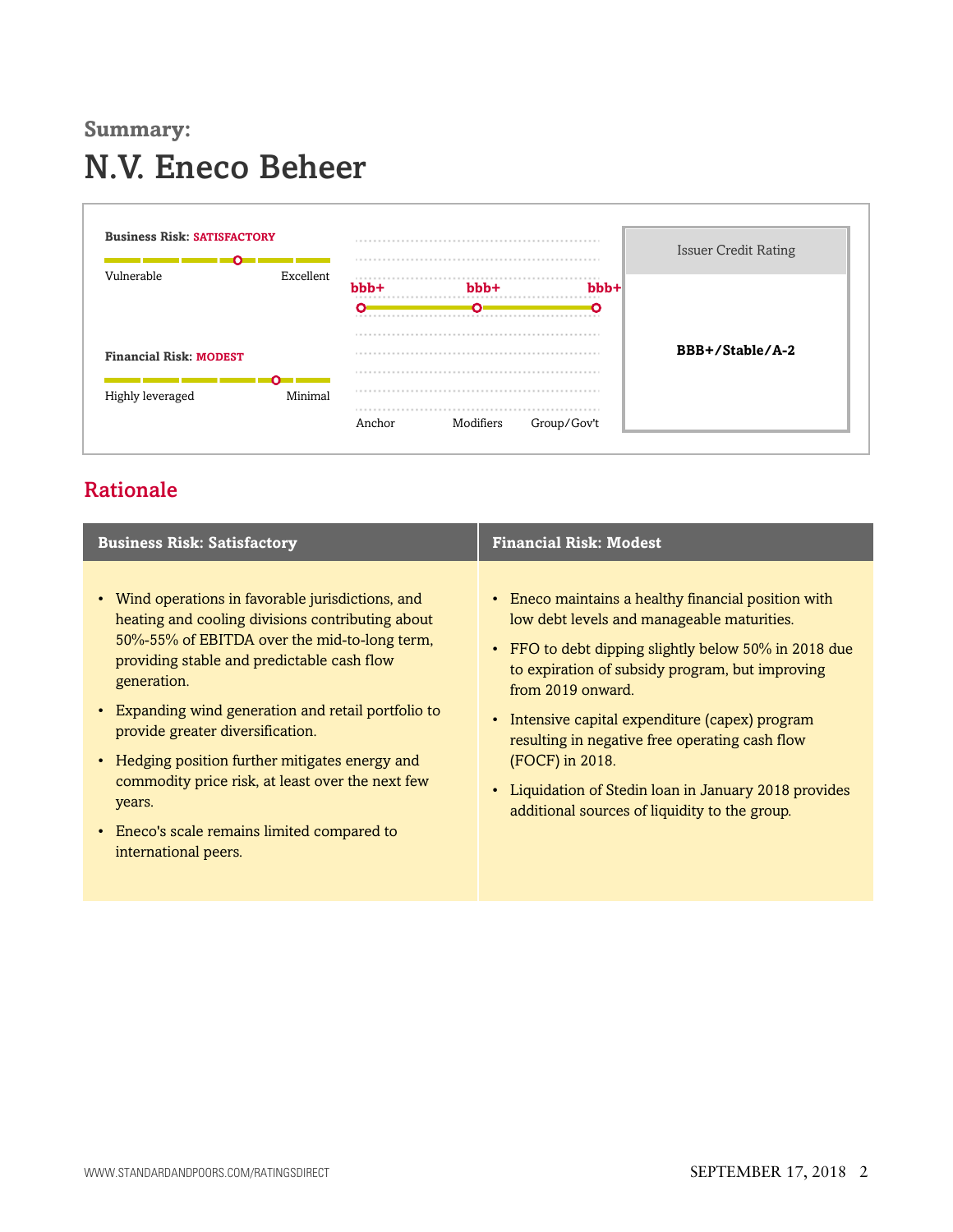#### **Outlook: Stable**

The stable outlook on Eneco captures our expectation that a full-year consolidation of ENI's assets and Lichtblick, along with solid renewable generation and stable heating and cooling operations, will compensate for the expiration of the Prinses Amalia offshore wind farm MEP support scheme.

We expect the expiration of such a scheme will temporarily lead to funds from operations (FFO) to debt slightly below 50%; that said, our current rating on Eneco reflects our view that the company's FFO to debt mid-to-long-term trajectory will remain consistently above 50% and that 2018 is a transition year for the company .

Our stable outlook also captures our view that the final resolution of the legal inquiry following the former CEO's resignation will not have major impact on the group's operations.

#### Downside scenario

We could lower our ratings on Eneco if, for instance, the newly acquired retail activities fail to compensate for Prinses Amalia MEP support scheme expiration, and/or lower-than-expected wind fleet output, result in an FFO to debt trajectory remaining consistently below 50%.

#### Upside scenario

An upgrade is unlikely over the next 12-18 months because we expect FFO to debt to remain around 50% during that time. However, we could consider a one-notch upgrade if Eneco posts FFO to debt sustainably above 60%, because that would reflect successful synergies from its recently acquired ENI's assets and Lichtblick, as well as increasing cash flow generation from renewable activities.

# <span id="page-2-0"></span>Our Base-Case Scenario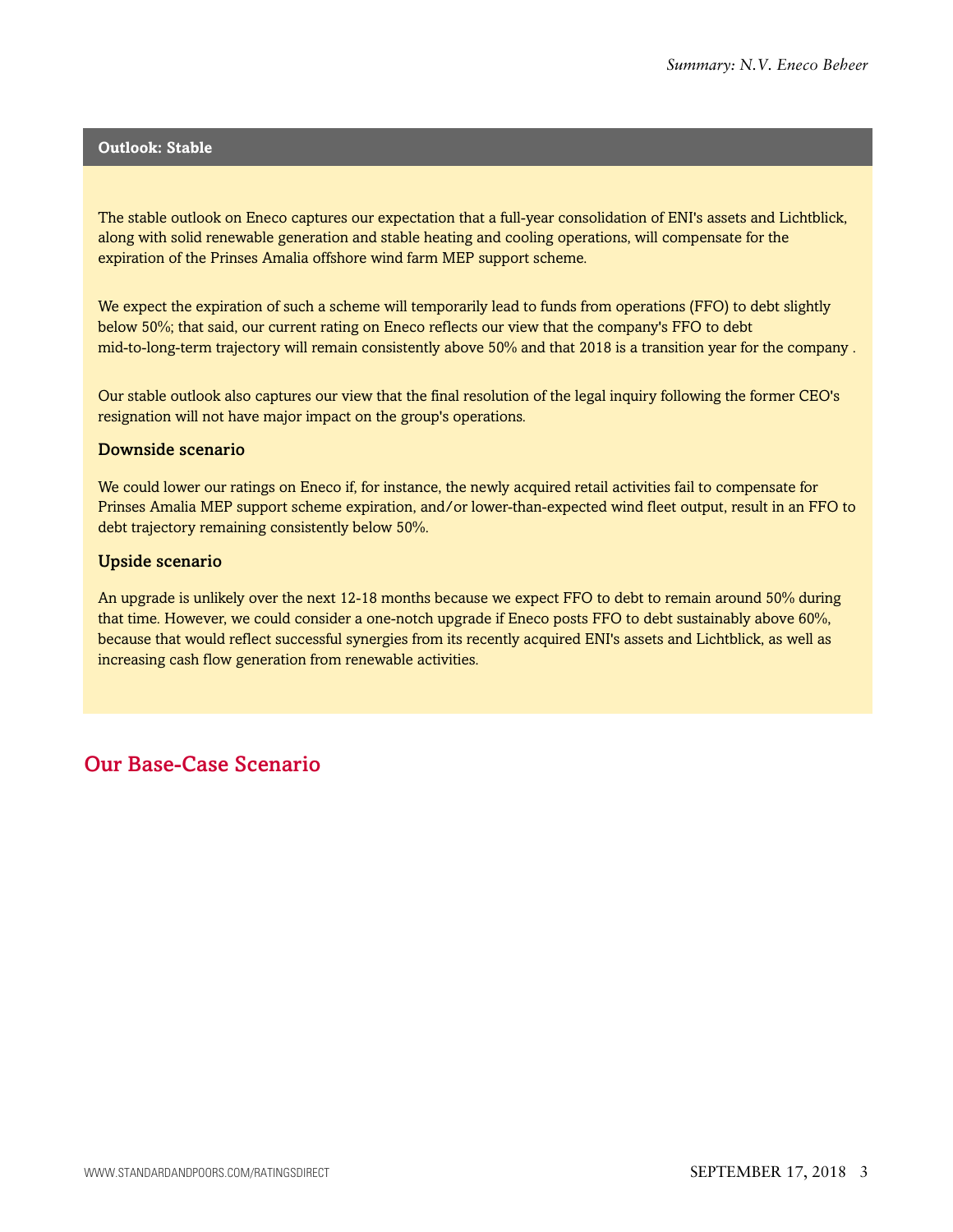# **Assumptions Key Metrics**

- Real GDP growth of about 2.7% and 2.3% for 2018 and 2019, respectively, in The Netherlands. Expansion of 1.6% in Belgium for both years. Inflation rate of 1.5%-2.0% in the Flanders region, and population growth rate of about 0.3%-0.4%.
- In our opinion, continued economic expansion, along with modest inflation and slight population growth, should correlate positively with demand for Eneco's products and services.
- We assume Eneco will exercise its call option in order to acquire the remaining 50% stake in Lichtblick before the end of 2018 for about  $\in$ 187 million. We also assume a full year consolidation of the newly acquired asset for 2018, compared to only 10 months for 2017. We expect this will help increase revenues from 2018 onward.
- ENI supply consolidation should also contribute to increase Eneco's revenues.
- As a result, we forecast Eneco's revenues to expand by about 15.7% in 2018 and be flattish in 2019.
- We forecast EBITDA to decrease in 2018 due to the end of MEP support scheme of wind offshore Prinses Amalia. EBITDA generation increasing thereafter, mainly supported by Lichtblick's expanding consumer profitability supported by ENI's acquisition, as well as increased wind generation and cost management programs.
- Eneco to continue investing in expanding its renewables portfolio. In our opinion, the group will dedicate about 45% of total capex to wind farms development, including the Norther and Borssele offshore wind farms. The rest of the capex will likely be used for solar and bio, heating and cooling, and to a lesser extent innovation and other uses.
- We expect Norther and Borssele wind offshore farms to be operational by 2019 and 2021, respectively.
- Of total capex, we expect 25% to be committed and the remainder noncommitted.
- Since the call option for the Lichtblick 50% acquisition was accounted as debt for FY2017, the

| $(\%)$                   | 2018f    | 2019f    | 2020f                     |
|--------------------------|----------|----------|---------------------------|
| FFO/debt                 | 49       |          | More than 50 More than 50 |
| EBITDA margin            | 9.9      | 13.2     | 15.5                      |
| Capex (mil. $\epsilon$ ) | 320      | 370      | 370                       |
| FOCF/debt                | Negative | $8 - 10$ | 18-20                     |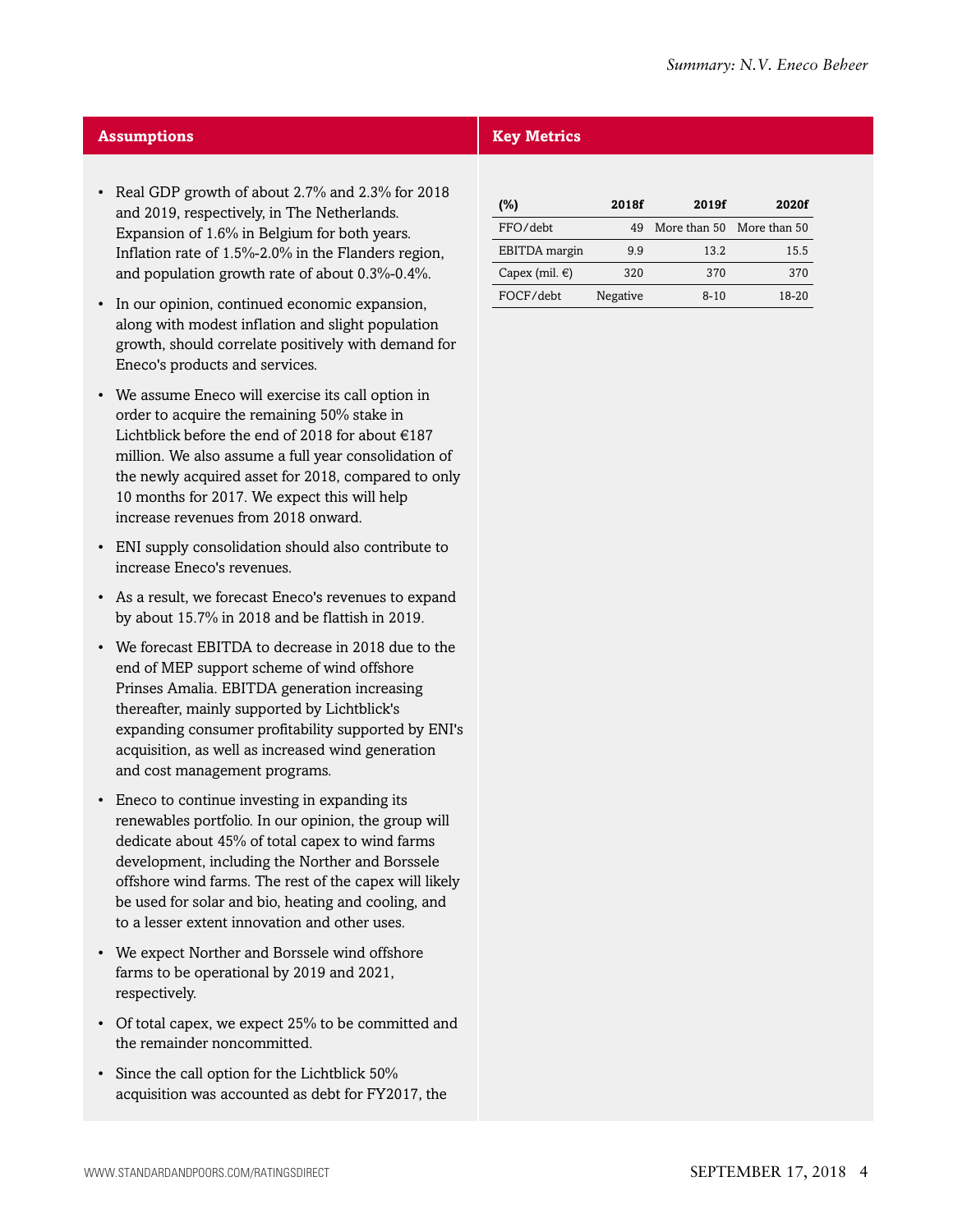execution of this option will result in a  $\epsilon$ 187 million gross debt decrease for Eneco. Along with €150 million debt issuances and €68 million maturities, this should result in an overall €81 million gross debt reduction.

- Sale of Stedin loan for about €200 million, executed in January 2018.
- Dividend payments of about 50% of previous year net income.

# <span id="page-4-0"></span>Business Risk: Satisfactory

Eneco's business position benefits from a sizable renewable power generation fleet--mostly wind and to a lesser extent solar, bio and hydro. Including third-party controlled capacity, Eneco had a renewable production capacity slightly above 2.0 GW in 2017, 85% of which was on and offshore wind capacity.

Most of the company's wind generation plants are in The Netherlands, with about 1.3 GW of installed capacity, but Belgium and the U.K. contribute with about 450 MW and 200 MW, respectively. We view such jurisdictions as supportive of renewable power generation because they have fixed and variable subsidy schemes in place to incentivize renewable investment. Operating in these jurisdictions stabilizes and provides good clarity to a company's cash flow generation. This is why we believe that Eneco's wind generation assets located in those countries enhance its overall credit position. We expect the company's wind portfolio to continue expanding, most notably through the Norther and Borssele wind-offshore farms.

In addition, we believe that the company's hedging strategy and heating and cooling division will also contribute to preserve cash flow generation over the next few years.

Eneco's supply activities, including B2C, B2B, and commercial activities, complement the group's business portfolio. We expect the company to execute the 50% option on Lichtblick's remaining interest before the end of 2018, and to consolidate it within its supply activities. In addition, we believe that Lichtblick's green energy retailing operations will contribute about 10%-12% of EBITDA generation, providing some degree of diversification and expanding the company's footprint across Western Europe. We expect other smaller recent acquisitions, including the ENI and Uniper customer portfolios in The Netherlands, will also contribute incremental EBITDA within the next few years, and we don't discard further inorganic growth over the next few years.

Despite recent inorganic growth, we believe that Eneco's scale remains somewhat limited in size when compared to other European peers, and this remains a key constrain for its business risk profile.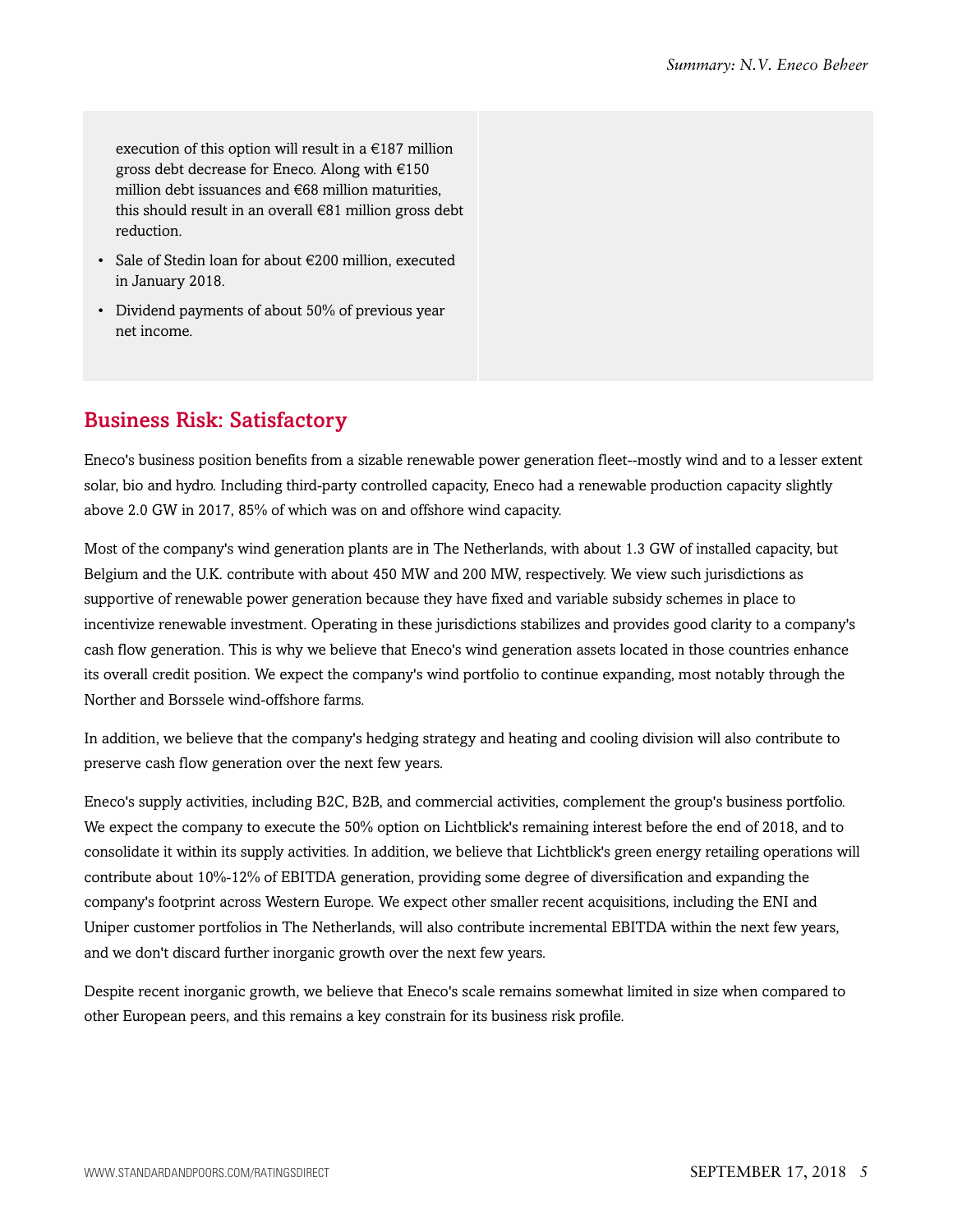# <span id="page-5-0"></span>Financial Risk: Modest

Although we anticipate Eneco's FFO to debt to fall slightly below 50% in 2018, mainly because the Prinses Amalia MEP subsidy scheme program is ending, the company continues to post debt to EBITDA comfortably below 2.0x. We also believe 2018 will be a transition year for Eneco's financial performance, and that FFO generation will regain momentum in 2019 due to contributions from newly acquired assets and expanding wind operations. Therefore, our financial risk profile on Eneco continues to capture a medium-to-long term FFO to debt ratio trending, on average, above 50%.

We also anticipate that working capital outflows coupled with intensive capex program will result in negative free operating cash flows for 2018. However, the liquidation of Eneco's loan to Stedin loan in January 2018 somewhat mitigates these dynamics and supports to the company's cash position.

#### **Table 1**

| N.V. Eneco Beheer -- Financial Summary |                               |                 |  |  |  |  |  |
|----------------------------------------|-------------------------------|-----------------|--|--|--|--|--|
| <b>Industry Sector: Energy</b>         |                               |                 |  |  |  |  |  |
|                                        | --Fiscal year ended Dec. 31-- |                 |  |  |  |  |  |
|                                        | 2017                          | $2016*$         |  |  |  |  |  |
| Rating history                         | BBB+/Stable/A-2               | BBB+/Stable/A-2 |  |  |  |  |  |
| (Mil. $\epsilon$ )                     |                               |                 |  |  |  |  |  |
| Revenues                               | 3,355.0                       | 2,746.0         |  |  |  |  |  |
| <b>EBITDA</b>                          | 470.3                         | 421.6           |  |  |  |  |  |
| Funds from operations (FFO)            | 386.9                         | 363.8           |  |  |  |  |  |
| Net income from continuing operations  | 127.0                         | 103.0           |  |  |  |  |  |
| Cash flow from operations              | 758.9                         | 323.8           |  |  |  |  |  |
| Capital expenditures                   | 160.7                         | 306.3           |  |  |  |  |  |
| Free operating cash flow               | 598.3                         | 17.5            |  |  |  |  |  |
| Discretionary cash flow                | 598.3                         | 17.5            |  |  |  |  |  |
| Cash and short-term investments        | 347.0                         | 278.0           |  |  |  |  |  |
| Debt                                   | 728.5                         | 471.1           |  |  |  |  |  |
| Equity                                 | 2,869.0                       | 3,121.0         |  |  |  |  |  |
| <b>Adjusted ratios</b>                 |                               |                 |  |  |  |  |  |
| EBITDA margin (%)                      | 14.0                          | 15.4            |  |  |  |  |  |
| Return on capital (%)                  | 4.8                           | 2.6             |  |  |  |  |  |
| EBITDA interest coverage (x)           | 11.0                          | 10.2            |  |  |  |  |  |
| FFO cash int. cov. (x)                 | 25.3                          | 40.5            |  |  |  |  |  |
| Debt/EBITDA (x)                        | 1.5                           | 1.1             |  |  |  |  |  |
| $FFO/debt$ $(\%)$                      | 53.1                          | 77.2            |  |  |  |  |  |
| Cash flow from operations/debt (%)     | 104.2                         | 68.7            |  |  |  |  |  |
| Free operating cash flow/debt (%)      | 82.1                          | 3.7             |  |  |  |  |  |
| Discretionary cash flow/debt (%)       | 82.1                          | 3.7             |  |  |  |  |  |

\*Financial figures for 2016 are pre-unbundling.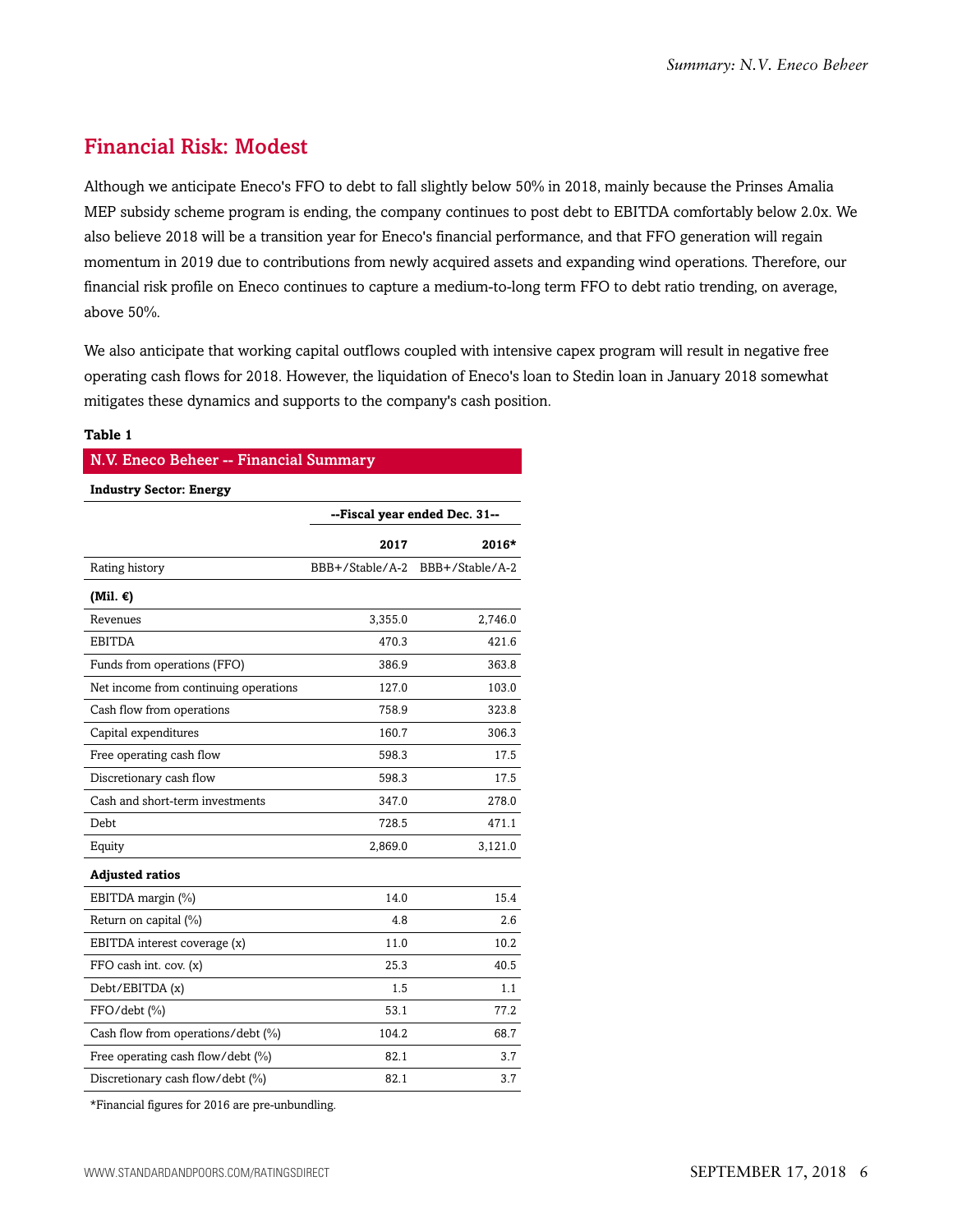# <span id="page-6-0"></span>Liquidity: Strong

We view Eneco's liquidity position as adequate given its strong cash position, resulting from the sale of Stedin loan in Jan. 2018 and continued cash FFO generation. The company's ample access to committed RCF also enhances the group's assessment. Due to the aforementioned, and despite an intensive capex program, we expect Eneco to be able to maintain sources over uses ratio well above 1.2x over the next 12 months.

| <b>Principal Liquidity Sources</b>                                     | <b>Principal Liquidity Uses</b>                        |
|------------------------------------------------------------------------|--------------------------------------------------------|
| • Unrestricted cash of $€464$ million as of June 30,                   | • Execution of call option for the remaining 50% stake |
| 2018.                                                                  | in Lichtblick for about $\in$ 187 million.             |
| • Available committed RCF of $\epsilon$ 600 million maturing           | No significant debt maturities over the next 12        |
| in $2022$                                                              | months.                                                |
| • FFO generation in the $\epsilon$ 350 million- $\epsilon$ 370 million | Dividend payments of 50% of previous year net          |
| range.                                                                 | income.                                                |

# <span id="page-6-1"></span>Ratings Score Snapshot

# Issuer Credit Rating

BBB+/Stable/A-2

# Business risk: Satisfactory

- Country risk: Very low
- Industry risk: Moderately high
- Competitive position: Satisfactory

# Financial risk: Modest

• Cash flow/Leverage: Modest

# Anchor: bbb+

# **Modifiers**

- Diversification/Portfolio effect: Neutral (no impact)
- Capital structure: Neutral (no impact)
- Financial policy: Neutral (no impact)
- Liquidity: Strong (no impact)
- Management and governance: Satisfactory (no impact)
- Comparable rating analysis: Neutral (no impact)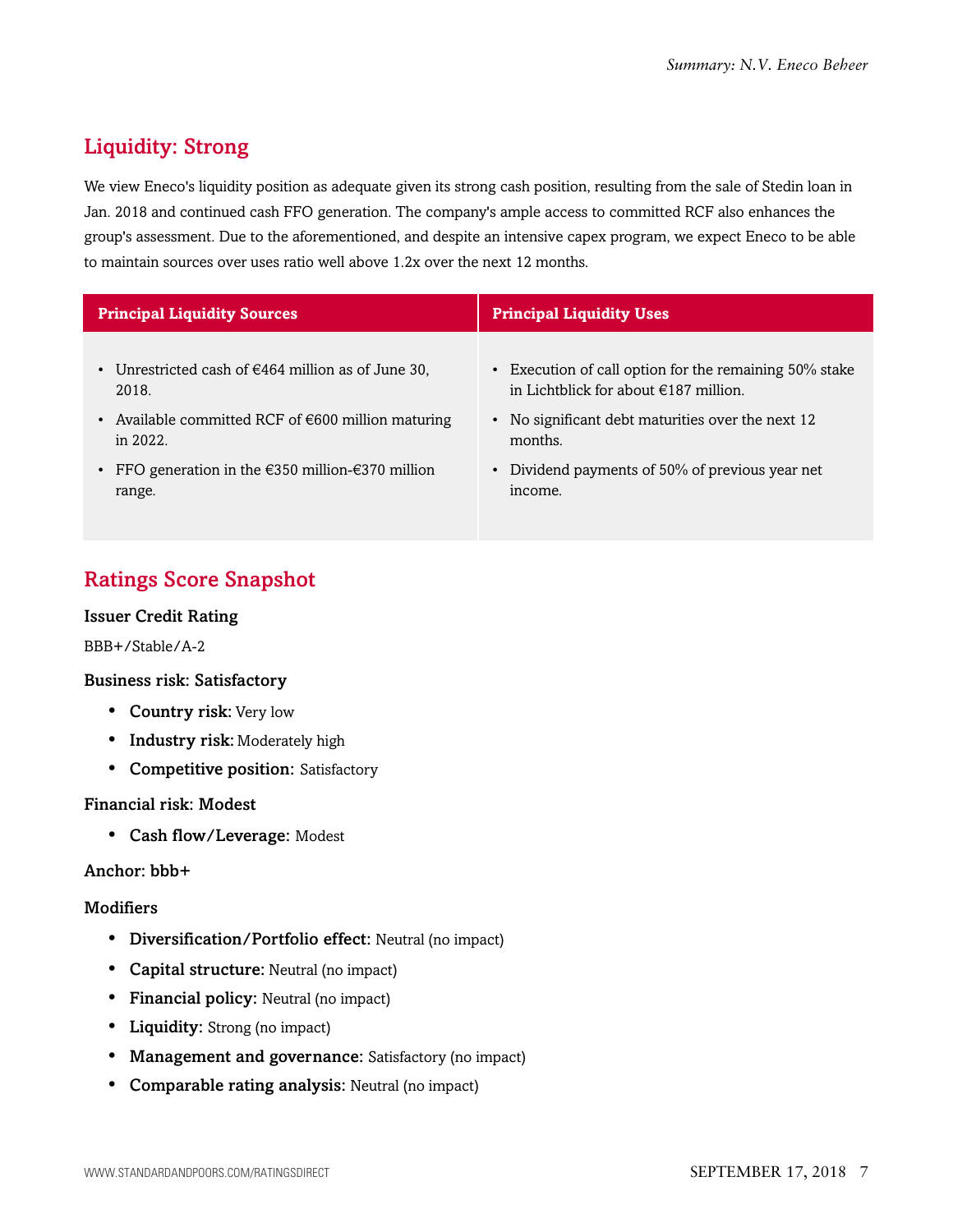#### **Table 2**

# Reconciliation Of N.V. Eneco Beheer Reported Amounts With S&P Global Ratings Adjusted Amounts (Mil. €)

#### **N.V. Eneco Beheer reported amounts**

|                                                                | <b>Debt</b>              | Shareholders'<br>equity  | <b>EBITDA</b>            | Operating<br>income | Interest<br>expense | <b>EBITDA</b>            | <b>Cash flow</b><br>from<br>operations | Capital<br>expenditures |
|----------------------------------------------------------------|--------------------------|--------------------------|--------------------------|---------------------|---------------------|--------------------------|----------------------------------------|-------------------------|
| Reported                                                       | 735.0                    | 2.866.0                  | 428.0                    | 158.0               | 23.0                | 428.0                    | 736.0                                  | 156.0                   |
| <b>S&amp;P Global Ratings adjustments</b>                      |                          |                          |                          |                     |                     |                          |                                        |                         |
| Interest expense<br>(reported)                                 | --                       | $\overline{a}$           | $\overline{a}$           | $\overline{a}$      | $\overline{a}$      | (23.0)                   | $\overline{a}$                         |                         |
| Interest income<br>(reported)                                  | $\overline{a}$           | $-$                      | --                       | $\overline{a}$      | $\overline{a}$      | 7.0                      | --                                     |                         |
| Current tax expense<br>(reported)                              | $\overline{\phantom{a}}$ | −−                       | --                       | $\overline{a}$      | --                  | (51.0)                   | --                                     |                         |
| Operating leases                                               | 204.3                    | $\overline{\phantom{a}}$ | 29.0                     | 13.0                | 13.0                | 16.0                     | 16.0                                   |                         |
| Postretirement benefit<br>obligations/deferred<br>compensation | 12.8                     |                          | --                       | $\sim$              | $\overline{a}$      | $\sim$                   | $-$                                    |                         |
| Surplus cash                                                   | (347.0)                  | $\overline{\phantom{a}}$ | $\overline{a}$           | $\mathbf{u}$        | $\overline{a}$      | $\overline{\phantom{a}}$ | $\overline{a}$                         |                         |
| Dividends received from<br>equity investments                  | $\overline{a}$           |                          | 4.0                      | --                  | --                  | 4.0                      | --                                     |                         |
| Power purchase<br>agreements                                   | 66.5                     | --                       | 9.3                      | 4.7                 | 4.7                 | 4.7                      | 4.7                                    | 4.7                     |
| Asset retirement<br>obligations                                | 57.0                     | $\overline{\phantom{a}}$ | $\overline{a}$           | $\mathbf{u}$        | 2.0                 | 1.3                      | 2.3                                    | $-$                     |
| Non-operating income<br>(expense)                              | --                       | --                       | --                       | 7.0                 | $\overline{a}$      | --                       | --                                     |                         |
| Non-controlling<br>Interest/Minority interest                  | $\overline{\phantom{a}}$ | 3.0                      | $\overline{\phantom{a}}$ | $\overline{a}$      | $\overline{a}$      | --                       | --                                     |                         |
| Total adjustments                                              | (6.5)                    | 3.0                      | 42.3                     | 24.6                | 19.6                | (41.1)                   | 22.9                                   | 4.7                     |

#### **S&P Global Ratings adjusted amounts**

|          | Debt  | Equity  | <b>EBITDA</b> | <b>EBIT</b> | Interest<br>expense | <b>Funds from</b><br>operations | Cash flow<br>from<br>operations | Capital<br>expenditures |
|----------|-------|---------|---------------|-------------|---------------------|---------------------------------|---------------------------------|-------------------------|
| Adjusted | 728.5 | 2.869.0 | 470.3         | 182.6       | 42.6                | 386.9                           | 758.9                           | 160.7                   |

#### Analytical contacts

| Contacts        |                                                                   |                                                      |                             |
|-----------------|-------------------------------------------------------------------|------------------------------------------------------|-----------------------------|
| Primary Analyst | Gerardo Leal                                                      | Frankfurt +49 69 3399 9191 gerardo.leal@spglobal.com |                             |
|                 | Secondary Contact Claire Mauduit-Le Clercq Paris + 33 14 420 7201 |                                                      | claire.mauduit@spglobal.com |

# <span id="page-7-0"></span>Related Criteria

- General Criteria: Methodology For Linking Long-Term And Short-Term Ratings, April 7, 2017
- Criteria Corporates General: Methodology And Assumptions: Liquidity Descriptors For Global Corporate Issuers, Dec. 16, 2014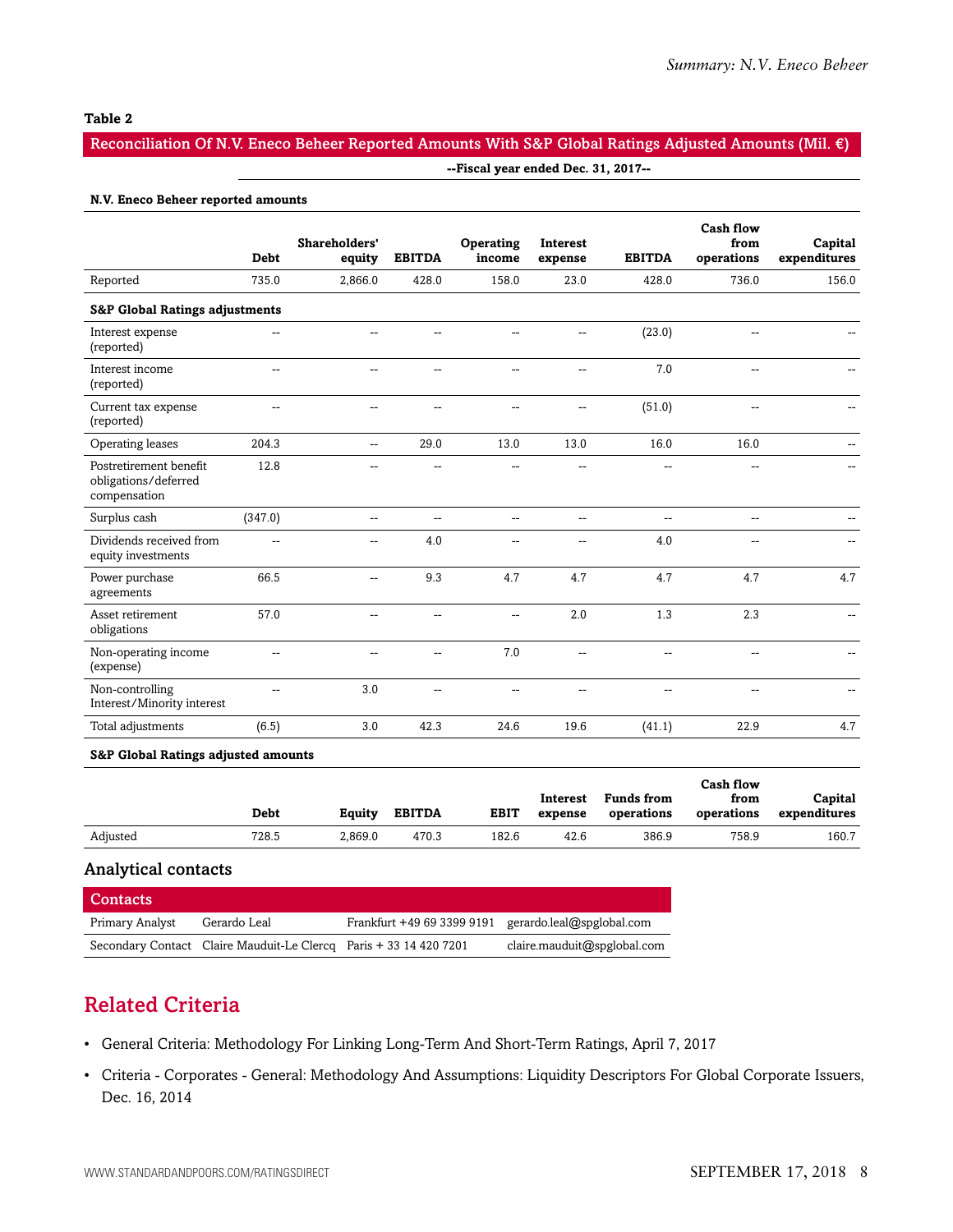- Criteria Corporates Industrials: Key Credit Factors For The Unregulated Power And Gas Industry, March 28, 2014
- General Criteria: Country Risk Assessment Methodology And Assumptions, Nov. 19, 2013
- Criteria Corporates General: Corporate Methodology: Ratios And Adjustments, Nov. 19, 2013
- Criteria Corporates General: Corporate Methodology, Nov. 19, 2013
- General Criteria: Group Rating Methodology, Nov. 19, 2013
- General Criteria: Methodology: Industry Risk, Nov. 19, 2013
- General Criteria: Methodology: Management And Governance Credit Factors For Corporate Entities And Insurers, Nov. 13, 2012
- General Criteria: Stand-Alone Credit Profiles: One Component Of A Rating, Oct. 1, 2010
- General Criteria: Use Of CreditWatch And Outlooks, Sept. 14, 2009

| <b>Business And Financial Risk Matrix</b> |                                                                                           |         |              |            |       |            |  |  |
|-------------------------------------------|-------------------------------------------------------------------------------------------|---------|--------------|------------|-------|------------|--|--|
|                                           | <b>Financial Risk Profile</b>                                                             |         |              |            |       |            |  |  |
| <b>Business Risk Profile</b>              | Minimal<br>Significant<br>Highly leveraged<br><b>Modest</b><br>Intermediate<br>Aggressive |         |              |            |       |            |  |  |
| Excellent                                 | $a$ aa $/a$ a $+$                                                                         | aa      | $a+/a$       | $a-$       | bbb   | $bbb-/bb+$ |  |  |
| Strong                                    | aa/aa-                                                                                    | $a+/a$  | $a$ -/ $bbb$ | bbb        | $bb+$ | bb         |  |  |
| Satisfactory                              | $a/a-$                                                                                    | $bbb +$ | bbb/bbb-     | $bbb-/bb+$ | bb    | $b+$       |  |  |
| Fair                                      | bbb/bbb-                                                                                  | bbb-    | $bb+$        | bb         | bb-   | b          |  |  |
| Weak                                      | $bb+$                                                                                     | $bb+$   | bb           | bb-        | $b+$  | $b/b$ -    |  |  |
| Vulnerable                                | bb-                                                                                       | bb-     | $bb-7b+$     | $b+$       | b     | b-         |  |  |